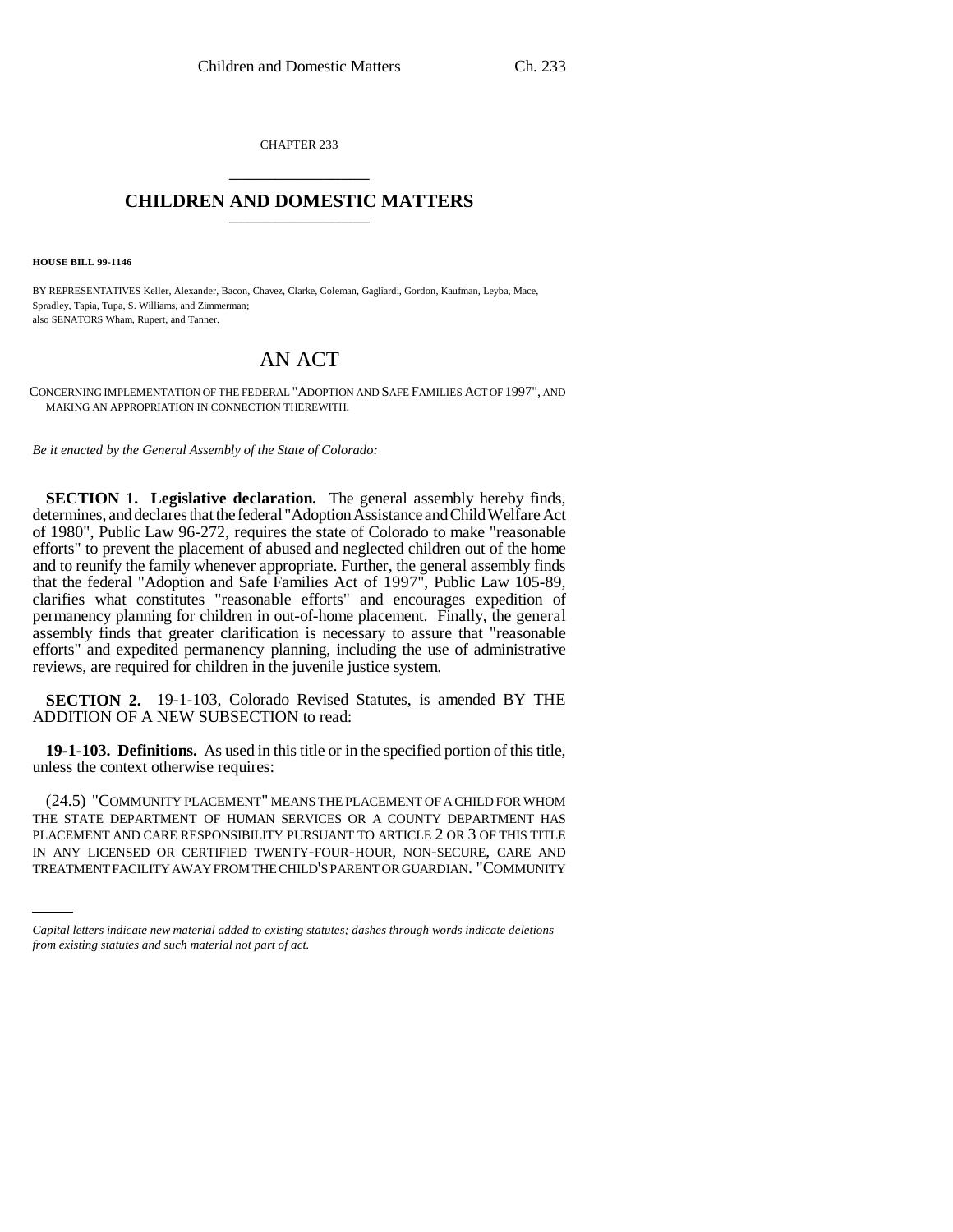PLACEMENT" INCLUDES, BUT IS NOT LIMITED TO, PLACEMENT IN A FOSTER CARE HOME, GROUP HOME, RESIDENTIAL CHILD CARE FACILITY, OR RESIDENTIAL TREATMENT FACILITY.

**SECTION 3.** 19-2-508 (3) (a), Colorado Revised Statutes, is amended BY THE ADDITION OF A NEW SUBPARAGRAPH to read:

**19-2-508. Detention and shelter - hearing - time limits - findings - review confinement with adult offenders - restrictions.** (3) (a) (VII) IF THE COURT ORDERS FURTHER DETENTION OF A JUVENILE PURSUANT TO THE PROVISIONS OF THIS SECTION, SAID ORDER SHALL CONTAIN SPECIFIC FINDINGS AS FOLLOWS:

(A) WHETHER CONTINUATION OF THE JUVENILE IN HIS OR HER HOME WOULD BE IN THE JUVENILE'S AND THE COMMUNITY'S BEST INTERESTS;

(B) WHETHER REASONABLE EFFORTS HAVE BEEN MADE TO PREVENT OR ELIMINATE THE NEED FOR REMOVAL OF THE JUVENILE FROM THE HOME OR WHETHER SUCH EFFORTS ARE UNNECESSARY DUE TO THE EXISTENCE OF AN EMERGENCY SITUATION THAT REQUIRES THE IMMEDIATE REMOVAL OF THE JUVENILE FROM THE HOME; AND

(C) WHETHER PROCEDURAL SAFEGUARDS TO PRESERVE PARENTAL RIGHTS HAVE BEEN APPLIED IN CONNECTION WITH THE REMOVAL OF THE JUVENILE FROM THE HOME, ANY CHANGE IN THE JUVENILE'S PLACEMENT IN A COMMUNITY PLACEMENT, OR ANY DETERMINATION AFFECTING PARENTAL VISITATION OF THE JUVENILE.

**SECTION 4.** Part 9 of article 2 of title 19, Colorado Revised Statutes, is amended BY THE ADDITION OF A NEW SECTION to read:

**19-2-906.5. Orders - community placement - reasonable efforts required reviews.** (1) IF THE COURT SENTENCES A JUVENILE TO A COMMUNITY PLACEMENT PURSUANT TO THE PROVISIONS OF THIS ARTICLE, SAID ORDER SHALL CONTAIN SPECIFIC FINDINGS AS FOLLOWS:

(a) WHETHER CONTINUATION OF THE JUVENILE IN THE HOME WOULD BE IN THE JUVENILE'S AND THE COMMUNITY'S BEST INTERESTS;

(b) WHETHER REASONABLE EFFORTS HAVE BEEN MADE TO PREVENT OR ELIMINATE THE NEED FOR REMOVAL OF THE JUVENILE FROM THE HOME OR WHETHER SUCH EFFORTS ARE UNNECESSARY DUE TO THE EXISTENCE OF AN EMERGENCY SITUATION THAT REQUIRES THE IMMEDIATE REMOVAL OF THE JUVENILE FROM THE HOME; AND

(c) WHETHER PROCEDURAL SAFEGUARDS TO PRESERVE PARENTAL RIGHTS HAVE BEEN APPLIED IN CONNECTION WITH THE REMOVAL OF THE JUVENILE FROM THE HOME, ANY CHANGE IN THE JUVENILE'S COMMUNITY PLACEMENT, OR ANY DETERMINATION AFFECTING PARENTAL VISITATION.

(2) (a) EVERY SIX MONTHS AFTER THE SENTENCING HEARING PROVIDED IN SECTION 19-2-906, THE COURT SHALL HOLD A HEARING TO REVIEW ANY ORDER OF COMMUNITY PLACEMENT OR, IF THERE IS NO OBJECTION BY ANY PARTY TO THE ACTION, THE COURT MAY REQUIRE THE DEPARTMENT OF HUMAN SERVICES TO CONDUCT AN ADMINISTRATIVE REVIEW. THE ENTITY CONDUCTING THE REVIEW SHALL PROVIDE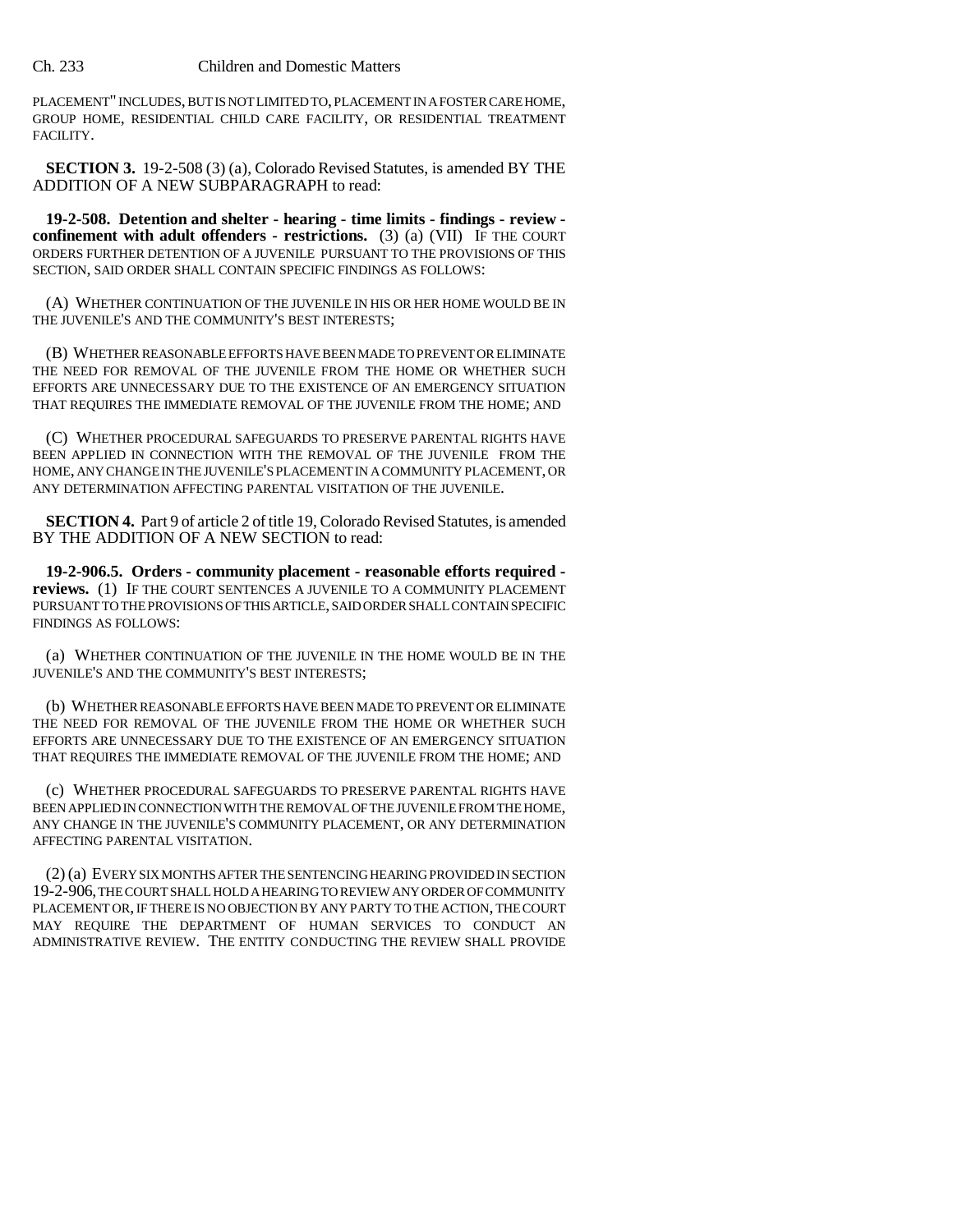NOTICE OF THE REVIEW TO THE JUVENILE, THE JUVENILE'S PARENTS OR GUARDIAN, ANY SERVICE PROVIDERS WORKING WITH THE JUVENILE, THE JUVENILE'S GUARDIAN AD LITEM, IF ONE HAS BEEN APPOINTED, AND ALL ATTORNEYS OF RECORD TO ALLOW APPEARANCES OF ANY OF SAID PERSONS AT THE REVIEW. AT THE REVIEW CONDUCTED PURSUANT TO THIS SUBSECTION (2), THE REVIEWING ENTITY SHALL DETERMINE:

(I) WHETHER CONTINUED COMMUNITY PLACEMENT IS IN THE BEST INTERESTS OF THE JUVENILE AND THE COMMUNITY;

(II) WHETHER THE JUVENILE'S SAFETY IS PROTECTED IN THE COMMUNITY PLACEMENT;

(III) WHETHER REASONABLE EFFORTS HAVE BEEN MADE TO RETURN THE JUVENILE TO THE HOME OR WHETHER THE JUVENILE SHOULD BE PERMANENTLY REMOVED FROM HIS OR HER HOME;

(IV) WHETHER CONTINUED COMMUNITY PLACEMENT IS NECESSARY AND APPROPRIATE;

(V) WHETHER THERE HAS BEEN COMPLIANCE WITH THE JUVENILE'S CASE PLAN;

(VI) WHETHER PROGRESS HAS BEEN MADE TOWARD ALLEVIATING OR MITIGATING THE CAUSES THAT NECESSITATED THE COMMUNITY PLACEMENT; AND

(VII) WHETHER THERE IS A DATE PROJECTED BY WHICH THE JUVENILE WILL BE RETURNED AND SAFELY MAINTAINED IN HIS OR HER HOME, PLACED FOR LEGAL GUARDIANSHIP, OR TRANSITIONED INTO INDEPENDENT LIVING.

(b) IF THE JUVENILE RESIDES IN A PLACEMENT OUT OF STATE, THE ENTITY CONDUCTING THE REVIEW SHALL MAKE A DETERMINATION THAT THE OUT-OF-STATE PLACEMENT CONTINUES TO BE APPROPRIATE AND IN THE BEST INTERESTS OF THE JUVENILE.

(c) IF THE REVIEW IS CONDUCTED BY THE DEPARTMENT OF HUMAN SERVICES AS AN ADMINISTRATIVE REVIEW, THE DEPARTMENT SHALL FORWARD A COPY OF THE FINDINGS REQUIRED IN PARAGRAPH (a) OF THIS SUBSECTION (2) TO THE APPROPRIATE JUDICIAL DISTRICT.

(3) (a) IF THE JUVENILE IS PLACED IN A COMMUNITY PLACEMENT FOR A PERIOD OF TWELVE MONTHS OR LONGER, THE COURT SHALL CONDUCT A PERMANENCY HEARING TO REVIEW THE ORDER OF COMMUNITY PLACEMENT WITHIN SAID TWELVE MONTHS OR, IF THERE IS NO OBJECTION BY ANY PARTY TO THE ACTION AFTER NOTICE TO THE JUVENILE, THE JUVENILE'S PARENTS OR GUARDIAN, ANY SERVICE PROVIDERS WORKING WITH THE JUVENILE, THE JUVENILE'S GUARDIAN AD LITEM, IF ONE HAS BEEN APPOINTED, AND ALL ATTORNEYS OF RECORD, THE COURT MAY REQUIRE THE DEPARTMENT OF HUMAN SERVICES TO CONDUCT A PERMANENCY REVIEW. AT THE PERMANENCY REVIEW, THE ENTITY CONDUCTING THE REVIEW SHALL MAKE DETERMINATIONS AS TO THE FOLLOWING:

(I) WHETHER CONTINUED COMMUNITY PLACEMENT IS IN THE BEST INTERESTS OF THE JUVENILE AND THE COMMUNITY;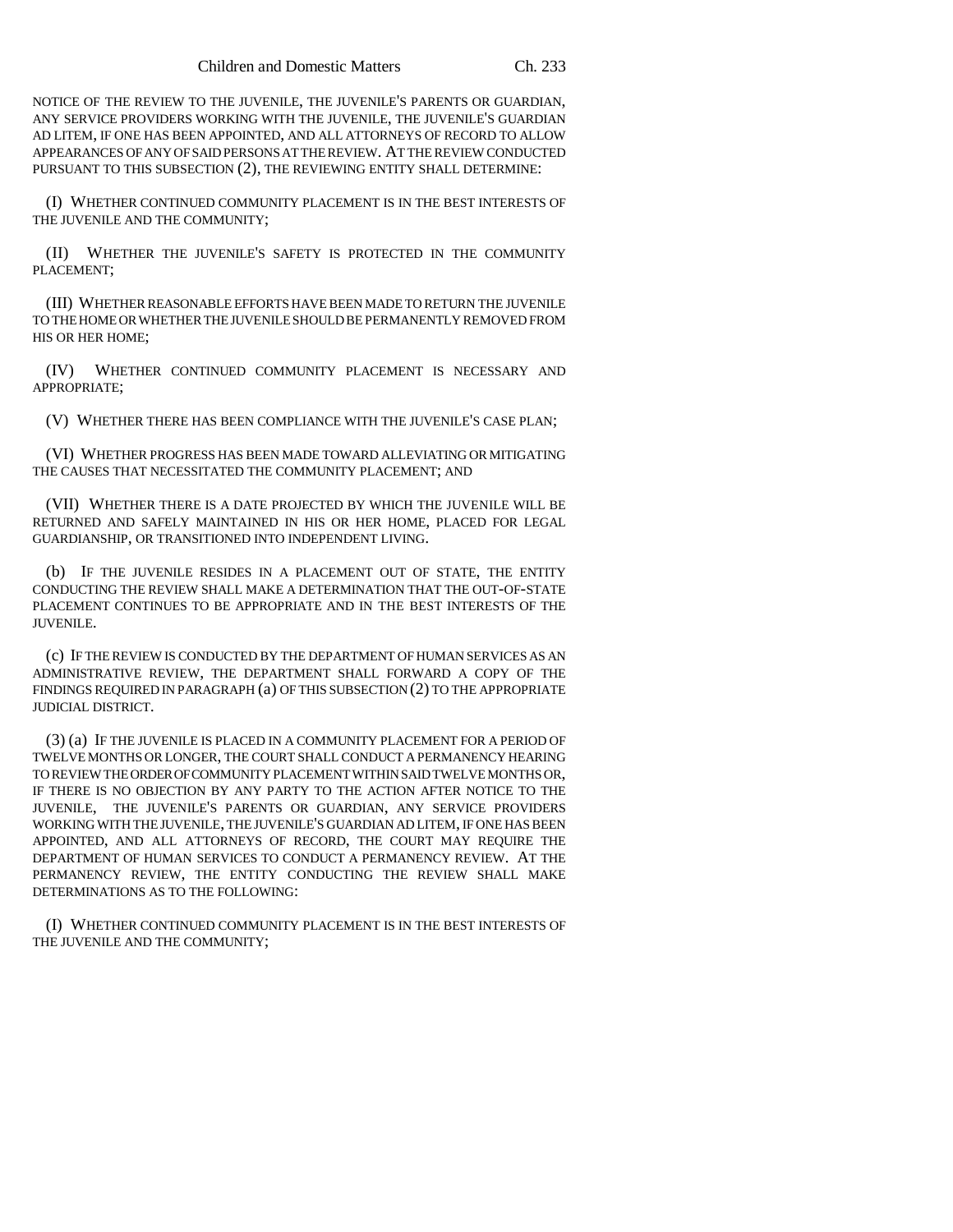(II) WHETHER THE JUVENILE'S SAFETY IS PROTECTED IN THE COMMUNITY PLACEMENT;

(III) WHETHER REASONABLE EFFORTS HAVE BEEN MADE TO FIND A SAFE AND PERMANENT PLACEMENT FOR THE JUVENILE;

(IV) WHETHER CONTINUED COMMUNITY PLACEMENT IS NECESSARY AND APPROPRIATE;

(V) WHETHER THERE HAS BEEN COMPLIANCE WITH THE JUVENILE'S CASE PLAN;

(VI) WHETHER PROGRESS HAS BEEN MADE TOWARD ALLEVIATING OR MITIGATING THE CAUSES THAT NECESSITATED THE COMMUNITY PLACEMENT; AND

(VII) WHETHER THERE IS A DATE PROJECTED BY WHICH THE JUVENILE WILL BE RETURNED AND SAFELY MAINTAINED IN HIS OR HER HOME, PLACED FOR LEGAL GUARDIANSHIP, OR TRANSITIONED INTO INDEPENDENT LIVING.

(b) IF THE JUVENILE RESIDES IN A PLACEMENT OUT OF STATE, THE ENTITY CONDUCTING THE REVIEW SHALL MAKE A DETERMINATION THAT THE OUT-OF-STATE PLACEMENT CONTINUES TO BE APPROPRIATE AND IN THE BEST INTERESTS OF THE JUVENILE.

(c) IF THE REVIEW IS CONDUCTED BY THE DEPARTMENT OF HUMAN SERVICES AS AN ADMINISTRATIVE REVIEW, THE DEPARTMENT SHALL FORWARD A COPY OF THE FINDINGS REQUIRED IN PARAGRAPH (a) OF THIS SUBSECTION (3) TO THE APPROPRIATE JUDICIAL DISTRICT.

**SECTION 5.** 19-3-502 (3) (b), Colorado Revised Statutes, is amended to read:

**19-3-502. Petition form and content - limitations on claims in dependency or neglect actions.** (3) All petitions filed alleging the dependency or neglect of a child shall include the following statements:

(b) "If the child is placed out of the home for a period of  $e^{i}$  end  $e^{i}$  multiple months or longer, the court shall hold a permanency planning hearing no later than eighteen months PERMANENCY HEARING WITHIN SAID TWELVE MONTHS to determine the future status or placement of A PERMANENT PLACEMENT FOR the child.".

**SECTION 6.** 19-3-507 (4), Colorado Revised Statutes, is amended to read:

**19-3-507. Dispositional hearing.** (4) In any case in which the disposition is placement out of the home, except for children committed to the department of human services, the court shall, at the time of placement, set a review within ninety days, to determine if WHETHER continued placement is necessary and is in the best interests of the child and of the community AND WHETHER REASONABLE EFFORTS HAVE BEEN MADE TO RETURN THE CHILD TO THE HOME. Notice of said review shall be given by the court to all parties and to the director of the facility or agency in which the child is placed and any person who has physical custody of the child and any attorney or guardian ad litem of record. The review shall be conducted in accordance with section 19-3-701 (6).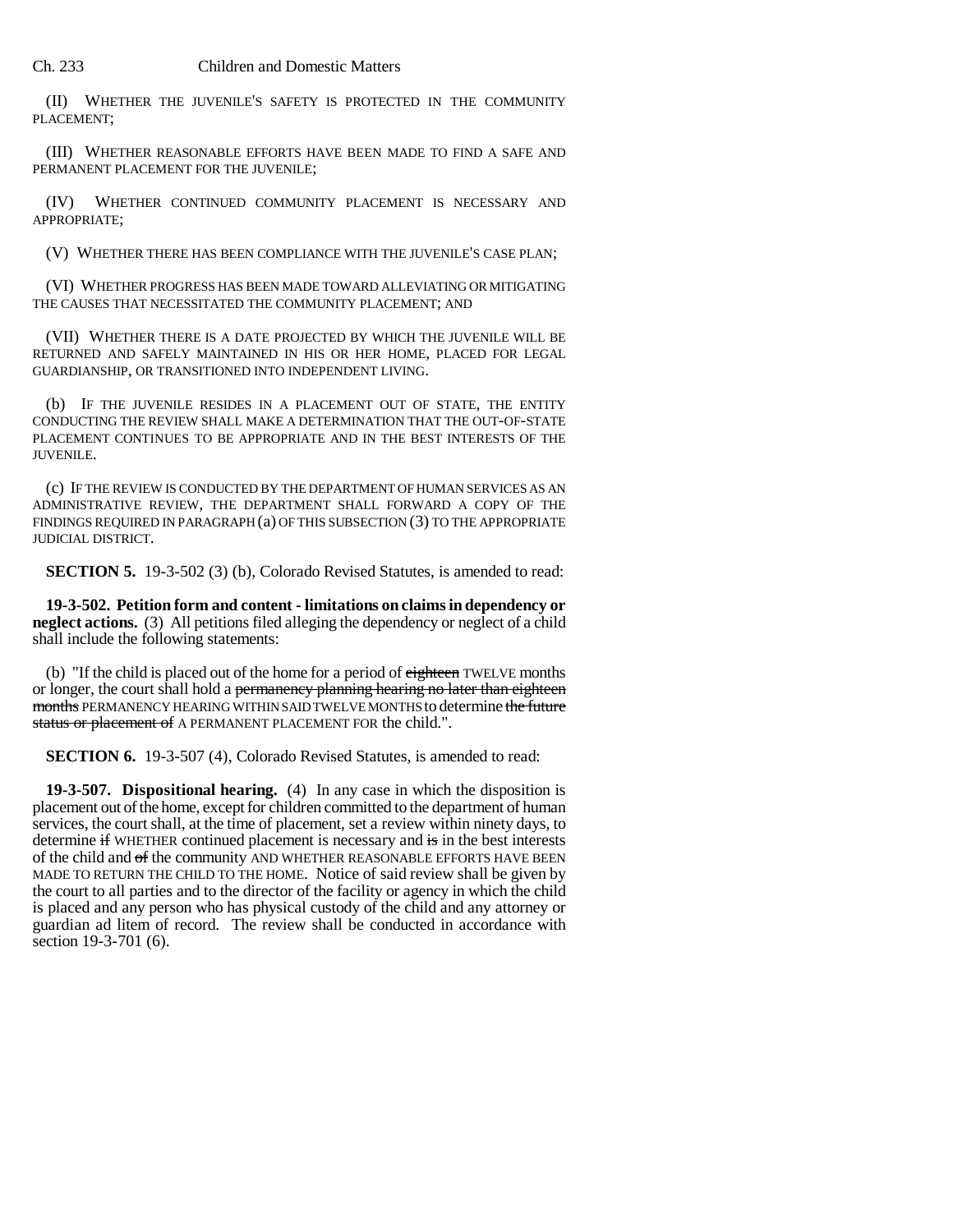**SECTION 7.** 19-3-508 (1) (e) (I), Colorado Revised Statutes, is amended to read:

**19-3-508. Neglected or dependent child - disposition - concurrent planning.** (1) When a child has been adjudicated to be neglected or dependent, the court may enter a decree of disposition the same day, but in any event it shall do so within forty-five days unless the court finds that the best interests of the child will be served by granting a delay. In a county designated pursuant to section 19-1-123, if the child is under six years of age at the time a petition is filed in accordance with section 19-3-501 (2), the court shall enter a decree of disposition within thirty days after the adjudication and shall not grant a delay unless good cause is shown and unless the court finds that the best interests of the child will be served by granting the delay. It is the intent of the general assembly that the dispositional hearing be held on the same day as the adjudicatory hearing, whenever possible. If a delay is granted, the court shall set forth the reasons why a delay is necessary and the minimum amount of time needed to resolve the reasons for the delay and shall schedule the hearing at the earliest possible time following the delay. When the proposed disposition is termination of the parent-child legal relationship, the hearing on termination shall not be held on the same date as the adjudication, and the time limits set forth above for dispositional hearings shall not apply. When the proposed disposition is termination of the parent-child legal relationship, the court may continue the dispositional hearing to the earliest available date for hearing in accordance with the provisions of part 6 of this article. When the decree does not terminate the parent-child legal relationship, the court shall approve an appropriate treatment plan that shall include but not be limited to one or more of the following provisions of paragraphs (a) to (d) of this subsection  $(1)$ :

(e) (I) Except where the proposed disposition is termination of the parent-child legal relationship, the court shall approve an appropriate treatment plan involving the child named and each respondent named and served in the action. However, the court may find that an appropriate treatment plan cannot be devised as to a particular respondent because the child has been abandoned as set forth in section 19-3-604 (1) (a) and the parents cannot be located, or because the child has been adjudicated as neglected or dependent based upon section 19-3-102 (2), or due to the unfitness of the parents as set forth in section 19-3-604 (1) (b). When the court finds that an appropriate treatment plan cannot be devised, the court shall conduct a permanency  $\frac{\text{planning}}{\text{hearing}}$  as set forth in section 19-3-702 (1), unless a motion for termination of parental rights has been filed within thirty days after the court's finding.

**SECTION 8.** 19-3-701 (2) (c) and (6), Colorado Revised Statutes, are amended to read:

**19-3-701. Petition for review of need for placement.** (2) (c) All petitions filed pursuant to this section shall include the following statement: "If the child is placed out of the home for a period of eighteen TWELVE months or longer, the court shall hold a <del>permanency planning hearing</del> PERMANENCY HEARING WITHIN SAID TWELVE MONTHS to determine the future status of the child. The review of any decree of placement of a child subsequent to the three month review required by section 19-1-115 (4) (a) may be conducted as an administrative review by the department of human services. If you are a party to the action, you have a right to object to an administrative review, and, if you object, the review shall be conducted by the court.".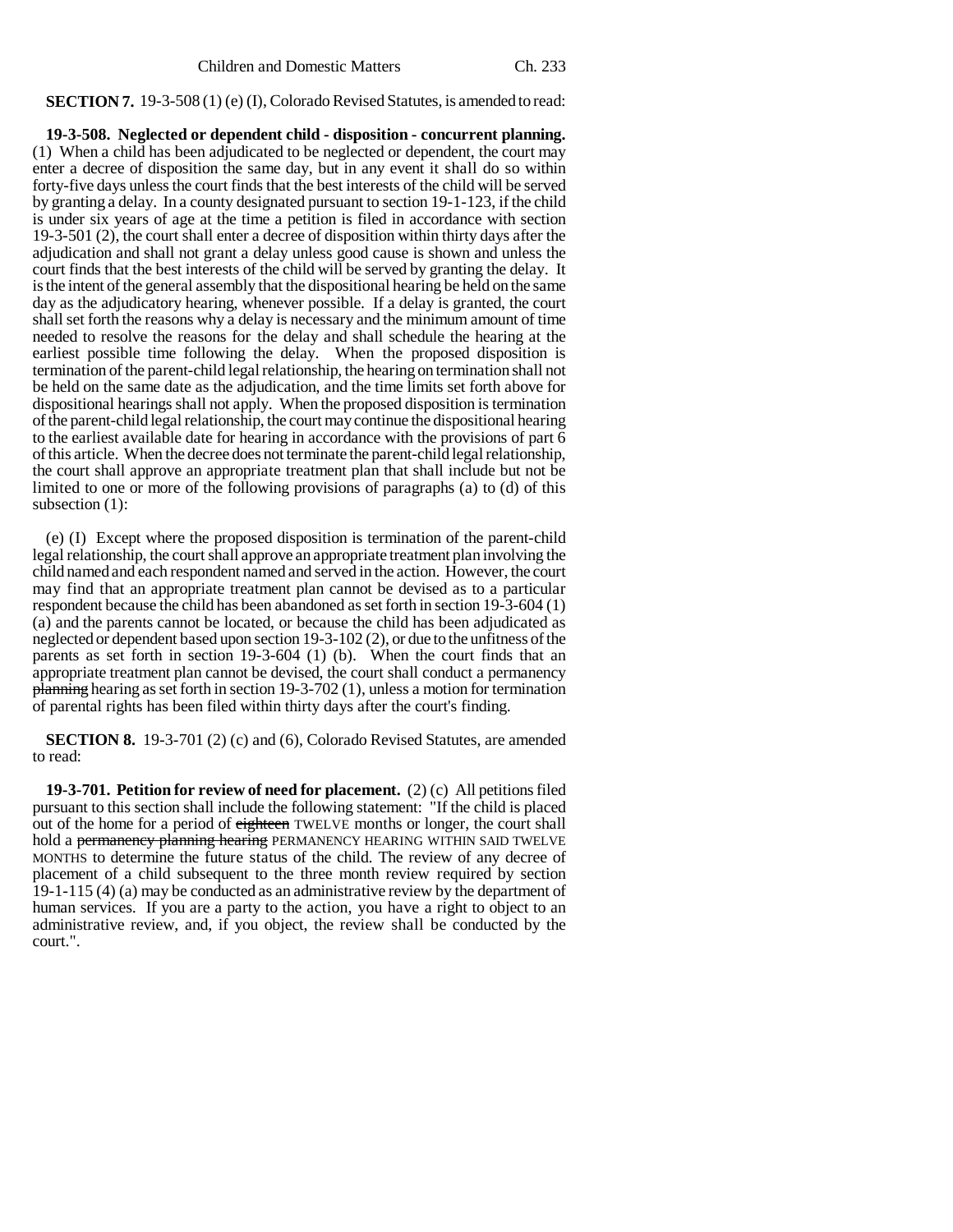(6) The petition for review of need for placement shall request the court to determine, by a preponderance of the evidence, if WHETHER placement or continued placement is necessary and is in the best interest of the child and of the community AND WHETHER REASONABLE EFFORTS HAVE BEEN MADE TO RETURN THE CHILD TO A SAFE HOME OR WHETHER THE CHILD SHOULD BE PERMANENTLY REMOVED FROM HIS OR HER HOME. If the court makes such  $\alpha$  finding FINDINGS, it shall enter a decree ordering the child's placement out of the home in the facility or setting that most appropriately meets the needs of the child, the family, and the community. In making its decision as to proper placement, the court shall utilize the evaluation for placement prepared pursuant to section 19-1-107 or the evaluation for placement required by subsection (5) of this section that shall state the cost of recommended placement. If the evaluation for placement recommends placement in a facility located in Colorado which can provide appropriate treatment and which will accept the child, then the court shall not place the child in a facility outside this state. If the court deviates from the recommendations of the evaluation for placement in a manner that results in a difference in the cost of the disposition ordered by the court and the cost of the disposition recommended in the evaluation, the court shall make specific findings of fact relating to its decision, including the monthly cost of the placement, if ordered. A copy of such findings shall be sent to the chief justice of the supreme court, who shall report annually to the joint budget committee and annually to the health, environment, welfare, and institutions committees of the house of representatives and senate of the general assembly on such orders. If the court commits the child to the department of human services, it shall not make a specific placement, nor shall the provisions of this subsection (6) relating to specific findings of fact be applicable. If the court makes a finding that continued placement is not necessary and is not in the best interest of the child and the community, the court shall dismiss the petition for review of need for placement and shall order that the child be returned home. The court may require a continued hearing of the petition for review of need for placement for a period not to exceed fourteen days if it finds that the materials submitted are insufficient to make a finding as provided in this subsection (6).

**SECTION 9.** 19-3-702 (1), (2), (2.5), (3), (6), and (8), Colorado Revised Statutes, are amended to read:

**19-3-702. Permanency hearing.** (1) In order to provide stable permanent homes for children in as short a time as possible, a court on its own motion or upon motion brought by any party shall conduct a permanency planning hearing if a child cannot be returned home under section 19-1-115 (4) (b) for the purpose of making a determination regarding the future status of the child. Such permanency planning hearing shall be held as soon as possible following the dispositional hearing but shall be held no later than twelve months after the date the child is considered to have entered foster care and from time to time as deemed necessary by the court; except that, in a county designated pursuant to section 19-1-123, if the child is under six years of age at the time a petition is filed in accordance with section 19-3-501 (2), such permanency planning hearing shall be held no later than three months after the decree of disposition of the child. A child shall be considered to have entered foster care on the date the court approves transfer of custody or approves out-of-home placement of the child, as provided for in section 19-3-402 (2), or the date that is sixty days after the date on which the child was removed from the home, whichever is earlier. If the court finds that an appropriate treatment plan cannot be devised at a dispositional hearing in accordance with section 19-3-508 (1) (e) (I), the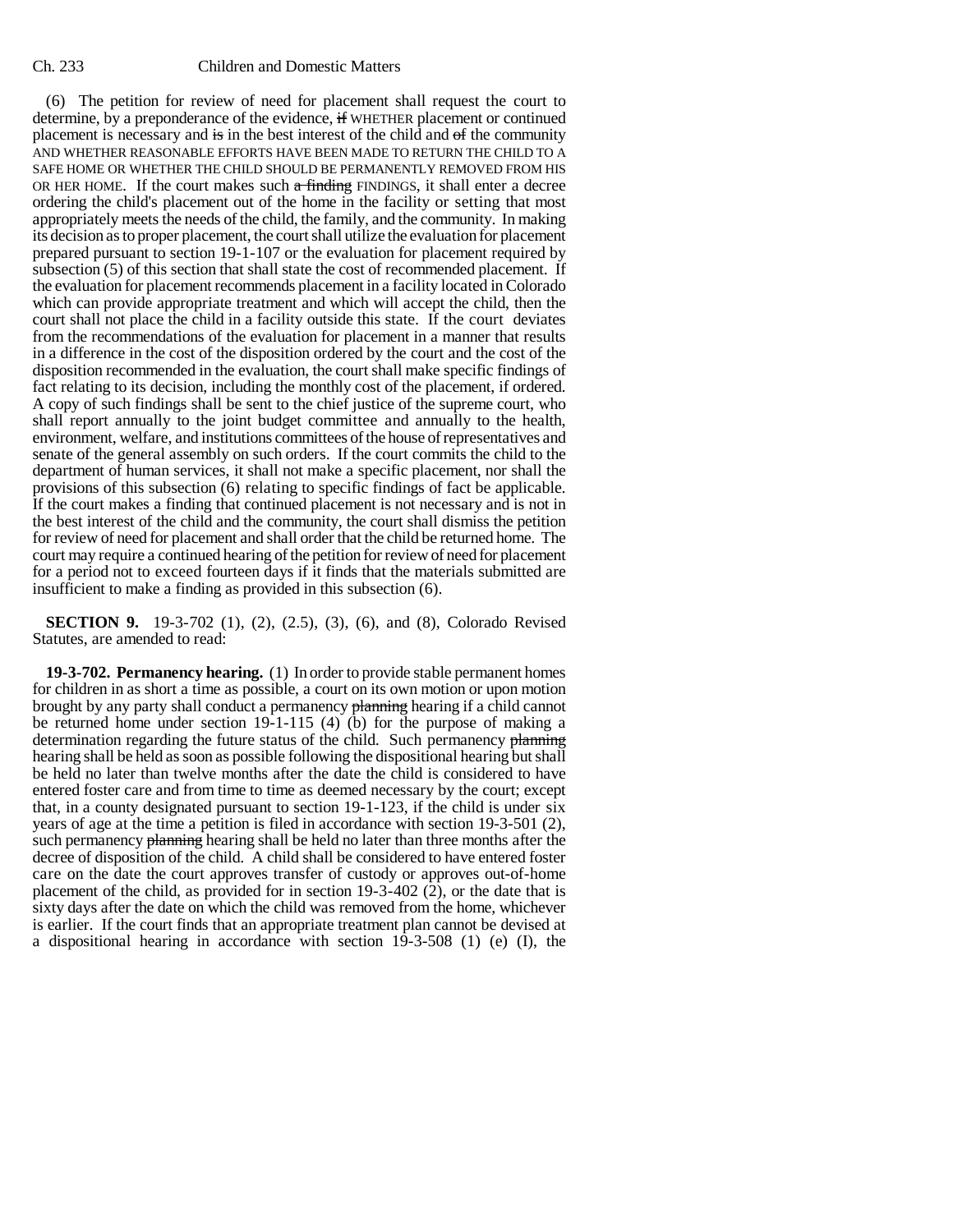permanency planning hearing shall be held no later than thirty days after such determination, unless a motion for termination of parental rights has been filed within thirty days after the court's finding. Where possible, the permanency planning hearing shall be combined with the six-month review as provided for in section 19-1-115 (4) (c).

(2) When the court schedules a permanency planning hearing under this section, the court shall promptly issue a notice reciting briefly the substance of the motion. The notice shall set forth the constitutional and legal rights of the child and the child's parents or guardian. Notice of the hearing shall be given to the parents and all parties, including the director of the facility or agency in which the child is placed, and any person who has physical custody of the child. Nothing in this section shall require the presence of any person before the court unless the court so directs. The court shall order the county department of social services to develop a permanency plan for the child, which plan shall be completed and submitted to the court at least three working days in advance of the permanency planning hearing as required in this section.

 $(2.5)$  At a permanency planning hearing held in a county designated pursuant to section 19-1-123, if the child is under six years of age at the time a petition is filed in accordance with section 19-3-501 (2) and has been placed out of the home for three months, the court shall review the progress of the case and the treatment plan including the provision of services. The court may order the county department of social services to show cause why it should not file a motion to terminate the parent-child legal relationship pursuant to part 6 of this article. Cause may include, but not be limited to, the following conditions:

(a) The parents or guardians have maintained regular parenting time and contact with the child, and the child would benefit from continuing this relationship; or

(b) The criteria of section 19-3-604 have not yet been met.

(3) Except as provided in subsection (2.5) of this section, at the permanency planning hearing, the court shall first determine whether the child shall be returned to the child's parent or guardian, pursuant to section 19-1-115 (4) (b) and, if applicable, the date on which the child shall be returned, AND WHETHER REASONABLE EFFORTS HAVE BEEN MADE TO FIND A SAFE AND PERMANENT PLACEMENT FOR THE CHILD. If the child is not returned to the custody of the child's parent or guardian, the court shall determine whether there is a substantial probability that the child will be returned to the physical custody of the child's parent, guardian, or legal custodian within six months. If the court so determines, it shall set another review hearing for not more than six months, which shall be a permanency planning hearing.

(6) (a) Periodic reviews conducted by the court or, if there is no objection by any party to the action, in the court's discretion, through an administrative review conducted by the state department of human services, shall determine whether the child's safety is protected in the placement, WHETHER REASONABLE EFFORTS HAVE BEEN MADE TO FIND A SAFE AND PERMANENT PLACEMENT, the continuing necessity for and appropriateness of the placement, the extent of compliance with the case plan, and the extent of progress which THAT has been made toward alleviating or mitigating the causes necessitating placement in foster care and shall project a likely date by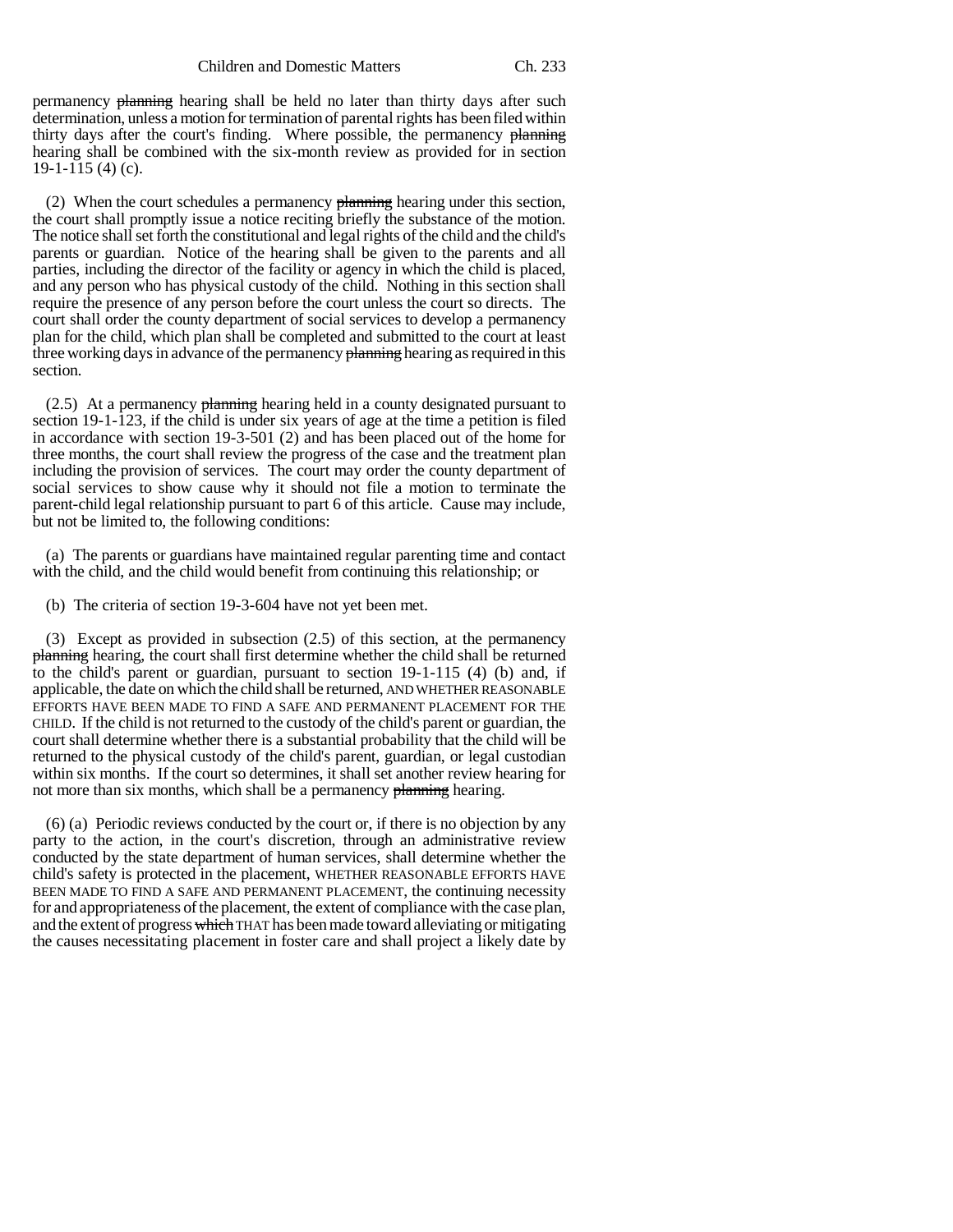## Ch. 233 Children and Domestic Matters

which the child may be returned to and safely maintained at the home, placed for adoption, legal guardianship, or guardianship of the person, or placed in another permanent safe placement setting.

(b) IF THE JUVENILE RESIDES IN A PLACEMENT OUT OF STATE, THE ENTITY CONDUCTING THE REVIEW SHALL MAKE A DETERMINATION THAT THE OUT-OF-STATE PLACEMENT CONTINUES TO BE APPROPRIATE AND IN THE BEST INTERESTS OF THE JUVENILE.

(c) IF THE REVIEW IS CONDUCTED BY THE DEPARTMENT OF HUMAN SERVICES AS AN ADMINISTRATIVE REVIEW, THE DEPARTMENT SHALL FORWARD A COPY OF THE FINDINGS REQUIRED IN PARAGRAPH (a) OF THIS SUBSECTION (6) TO THE APPROPRIATE JUDICIAL DISTRICT.

(8) (a) Subsequent reviews by the court or, if there is no objection by any party to the action, in the court's discretion, through an administrative review conducted by the state department of human services, shall be conducted every six months except when the court requires a court review or when a court review is requested by the child's parents or guardians or by the child. In the event that an administrative review is ordered, all counsel of record shall be notified and may appear at said review. THE ENTITY CONDUCTING THE REVIEW SHALL MAKE THE SAME DETERMINATIONS AS ARE REQUIRED AT A PERIODIC REVIEW CONDUCTED PURSUANT TO PARAGRAPH (a) OF SUBSECTION (6) OF THIS SECTION.

(b) IF THE JUVENILE RESIDES IN A PLACEMENT OUT OF STATE, THE ENTITY CONDUCTING THE REVIEW SHALL MAKE A DETERMINATION THAT THE OUT-OF-STATE PLACEMENT CONTINUES TO BE APPROPRIATE AND IN THE BEST INTERESTS OF THE JUVENILE.

(c) IF THE REVIEW IS CONDUCTED BY THE DEPARTMENT OF HUMAN SERVICES AS AN ADMINISTRATIVE REVIEW, THE DEPARTMENT SHALL FORWARD A COPY OF THE FINDINGS REQUIRED IN PARAGRAPH (a) OF THIS SUBSECTION (8) TO THE APPROPRIATE JUDICIAL DISTRICT.

**SECTION 10. Appropriation.** (1) In addition to any other appropriation, there is hereby appropriated, out of any moneys in the general fund not otherwise appropriated, to the department of human services, children, youth and families, special purpose welfare programs, quality improvement unit, for the fiscal year beginning July 1, 1999, the sum of fifty-three thousand forty-eight dollars (\$53,048) and 1.0 FTE, or so much thereof as may be necessary, for the implementation of this act. Said amount is exempt from the statutory limit on state general fund appropriations pursuant to section 24-75-201.1 (1) (a) (III) (A), Colorado Revised Statutes. In addition to said appropriation, the general assembly anticipates that, for the fiscal year beginning July  $\overline{1}$ , 1999, the department of human services will receive the sum of thirteen thousand two hundred sixty-two dollars (\$13,262) in federal funds for the implementation of this act. Although the federal funds are not appropriated in this act, they are noted for the purpose of indicating the assumptions used relative to these funds in developing the state appropriation amounts.

(2) In addition to any other appropriation, there is hereby appropriated, out of any moneys in the general fund not otherwise appropriated, to the judicial department,